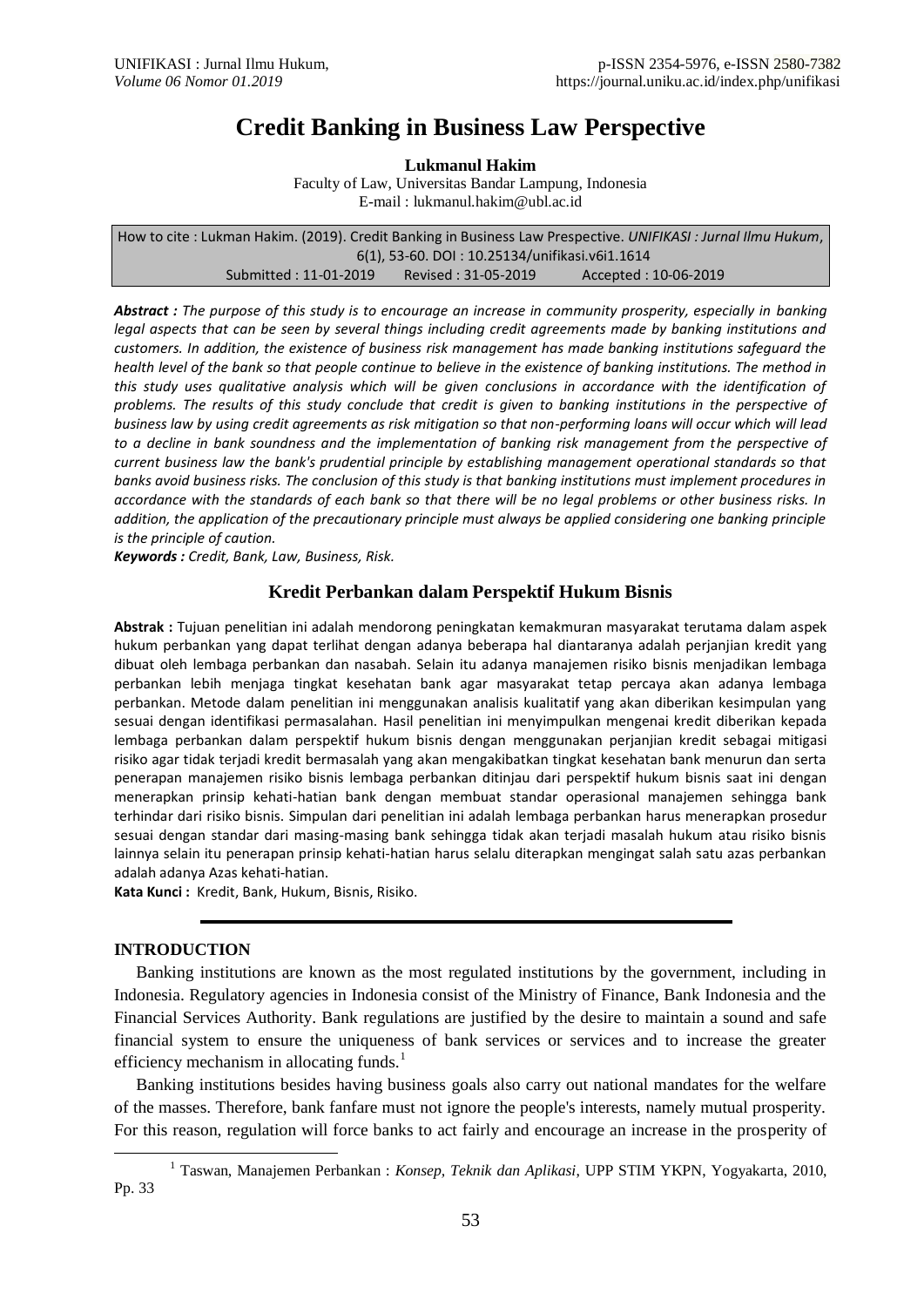the people. Domination or concentration or monopoly of banking is very contrary to the concept of prosperity equality.<sup>2</sup>

In line with business development, currently banking institutions are institutions that are very closely related to the community because considering all activities carried out by the community will use the services of banks as an intermediary for activities. This bond is reflected in banking activities that are very beneficial to people's lives.

As a financial institution that collects public funds in the form of deposits to then channel them in the form of loans to the public who need sources of funds, roles, and positions of banks that are vital to the economy of a country.<sup>3</sup>

Business and banking activities are activities that involve the interests of various parties and require law as guarantor. One branch of business law is banking law. Where the law is very closely related in banking business activities one of which is in lending to customers.

The need for public funds, will be easier given by the bank if, people who need funds can meet all the requirements provided by the bank. Distributing funds in the form of credit is a very important activity for banks, because banks will get income for the funds channeled. This income can be in the form of interest income for conventional banks, and profit sharing for Islamic banks. The income obtained from the activity of channeling funds to customers is the largest income in each bank, so that the distribution of funds to the community becomes very important for the bank.<sup>4</sup>

In line with the times, especially learning from the history of the development of banking institutions, especially in the perspective of business law where banking institutions do have a very large number of regulations so that the journey to date has made Banking institutions have a good level of health given the existence of a number of regulations governing and the application of banking principles, one of which is the precautionary principle which is the most important principle for banks in providing credit to customers.

As for the subject matter in this study is about how credit is given to banking institutions in the perspective of business law? and how is the application of business risk management to banking institutions reviewed from the perspective of business law ?.

### **RESEARCH METHODS**

This research is a form of normative juridical research, namely research that is focused on studying the rules or norms as well as the rules in positive law relating to the issues to be discussed. Then, the study of normative law includes the study of: Legal principles; Legal systematics; and legal synchronization.<sup>5</sup> In this study, there are two main approaches that are used, namely: Legislation Approach (Statute approach), and Conceptual Approach (Conceptual approach), namely:

- a. Legislation Approach (Statute approach) $<sup>6</sup>$  used to examine the rules or legal provisions in</sup> accordance with the hierarchy or level of everything related to the Business Activities of Banking Institutions in Indonesia and closely related to the issues to be discussed, especially those related to Business Law and Banking Law.
- b. Conceptual approach is used to examine the legal concepts relating to the Business Activities of Banking Institutions in Indonesia, especially in the provision of credit, especially those related to bank credit, whether expressed by experts or in the form of legal doctrine or legal abstraction

 $\overline{a}$ 

<sup>2</sup> *Ibid*

<sup>3</sup> Ismail, *Manajemen Perbankan dari Teori menuju aplikasi*, Kencana, Jakarta, 2010, Pp. cover

<sup>4</sup> Ibid

<sup>5</sup> Zulfi Diane Zaini and Lukmanul Hakim, "Pengawasan Penerapan Prinsip Kehati-Hatian Dalam Pemberian Kredit Perbankanoleh Otoritas Jasa Keuangan", Volume 3 Issue 1, June 2018, Pp. 58.

<sup>6</sup> Peter Mahmud Marzuki, *Penelitian Hukum*, Kencana, 2005, Pp. 136.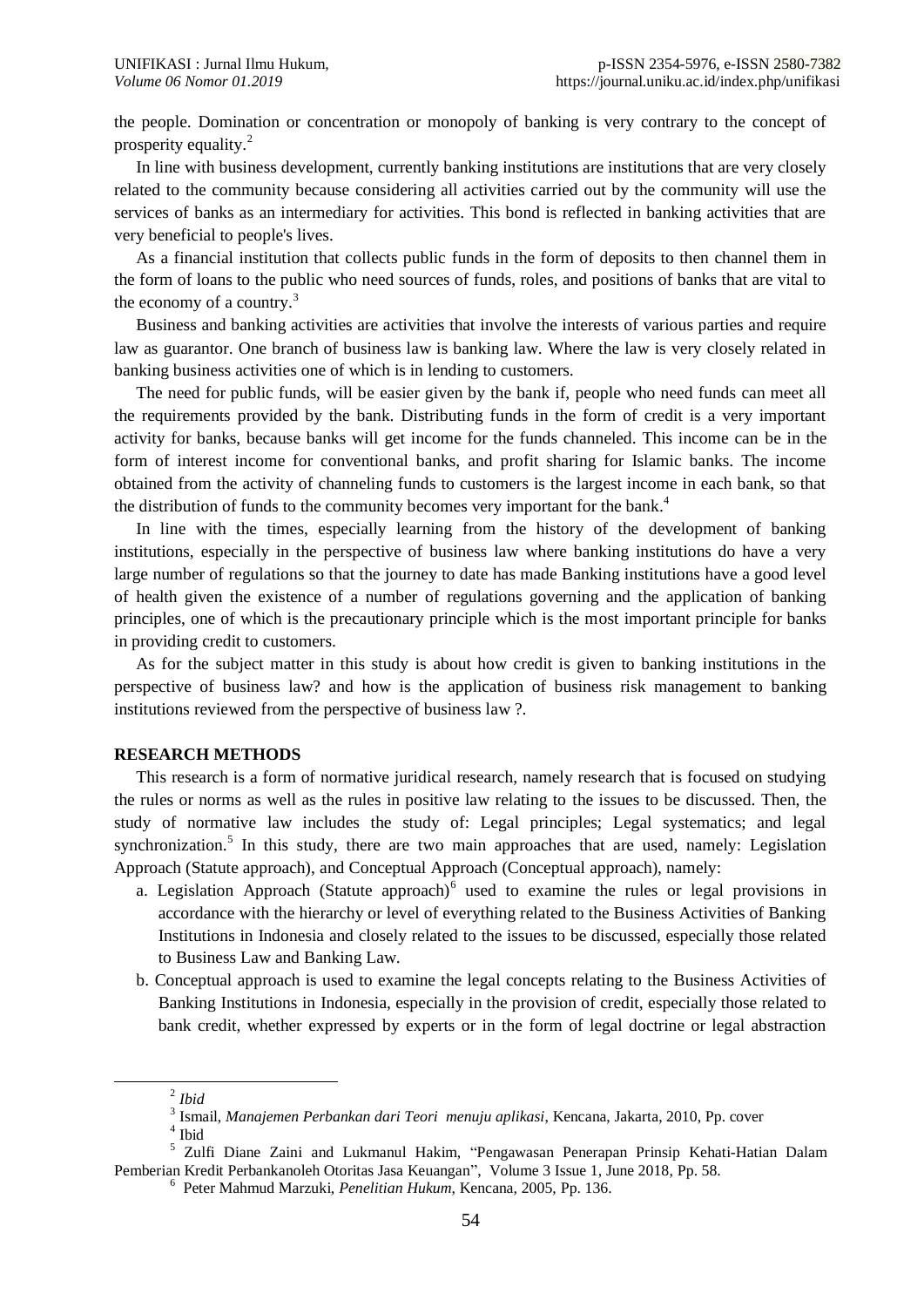from a rule related to the Business Activities of Banking Institutions in Indonesia, among others, in bank credit and closely related to the research problems to be discussed.

This study describes the views on legal aspects in banking institutions so that the existence of this research becomes a new reference materialThen conclusions are taken in accordance with the agreement<sup>7</sup>.

### **RESULTS AND DISCUSSION**

#### **Giving Credit to Banking Institutions in a Business Law Perspective**

Legal aspects are one of the most important aspects in every activity of the community and an institution such as banking, including the activities of lending which is a legal action agreement so that it must be equipped with legal knowledge relating to the provision of credit to the community. Although other aspects outside the law have fulfilled the requirements, but if the legal aspects do not meet the requirements, then they will not be valid.<sup>8</sup> <sup>8</sup> Banks in carrying out their duties to serve the community cannot be separated from the applicable legal basis. What is done by banking institutions is based on written and unwritten law. Written law in the form of laws and regulations relating to banks, while unwritten law in the form of customary law.<sup>9</sup>

Furthermore, credit managed by the precautionary principle will place good credit quality so that it can provide a large income for the bank. The income earned from credit activities is in the form of a difference between the cost of funds and interest income paid to the credit applicant.<sup>10</sup> <sup>10</sup> In granting bank loans or financing, it is necessary to pay attention to several matters that have been mandated in Law Number 10 of 1998 concerning Banking must always be guided and apply the principle of prudence. The principle, among others, is manifested in the form of consistent application based on good faith in all requirements and laws and regulations related to the provision of credit by the bank concerned.<sup>11</sup>

The definition of Credit according to Article 1 number 12 of Act Number 7 of 1992 concerning Banking is as follows: Credit for provision of money or equivalent claims, based on an agreement or agreement between banks and other parties that requires the borrower to repay the debt after a certain period of time with the amount of interest, compensation, or distribution of profit.

Whereas the definition of credit according to article 1 number 11 of Act Number 10 of 1998 concerning Banking undergoes a few changes, namely as follows: the availability of money or bills that can be equated with it, based on an agreement or agreement between banks and other parties that require the borrowing to pay off the debt after a certain period of time. In the development of modern banking the notion of credit is not limited to borrowing only from customers or traditional credit, but more broadly and the flexibility of credit given.<sup>12</sup> In granting credit, banks must pay attention to the principles of lending, including the Prudential Principle.

Every credit provision must be carried out carefully to provide assurance that proper credit is given and mitigate risks, including analyzing before credit is terminated and monitoring credit. In order for credit to be of high quality, it must be analyzed so that credit risk can be anticipated from the start of the loan. The credit provided must be in accordance with the needs of the debtor and it is believed that

 $\overline{a}$ 

<sup>7</sup> Agus Surachman, "Kritik Terhadap Undang Undang Nomor 25 Tahun 2007 Tentang Penanaman Modal (Perspektif Teori Hukum)", *Jurnal Unifikasi,* volume 05 nomor 01, januari 2018, pp. 25

<sup>8</sup> Sutarno, Aspek-aspek hukum perkreditan pada bank, Alfabeta, Bandung, 2009, Pp. 3

<sup>9</sup> Gatot Supramono, *Perbankan dan masalah kredit suatu tinjauan di bidang yuridis*, Rineka Cipta, Jakarta, 2009, Pp. 46

<sup>10</sup> Sutarno, *Loc.Cit*. Pp. 3

<sup>11</sup> Hermansyah, *Hukum Perbankan Nasional Indonesia*, Kencana, jakarta, 2009, Pp. 66

<sup>12</sup> Muhammad Djumhana*, Hukum Perbankan Di Indonesia*, Citra Aditya Bakti, Bandung, 2000, Pp. 296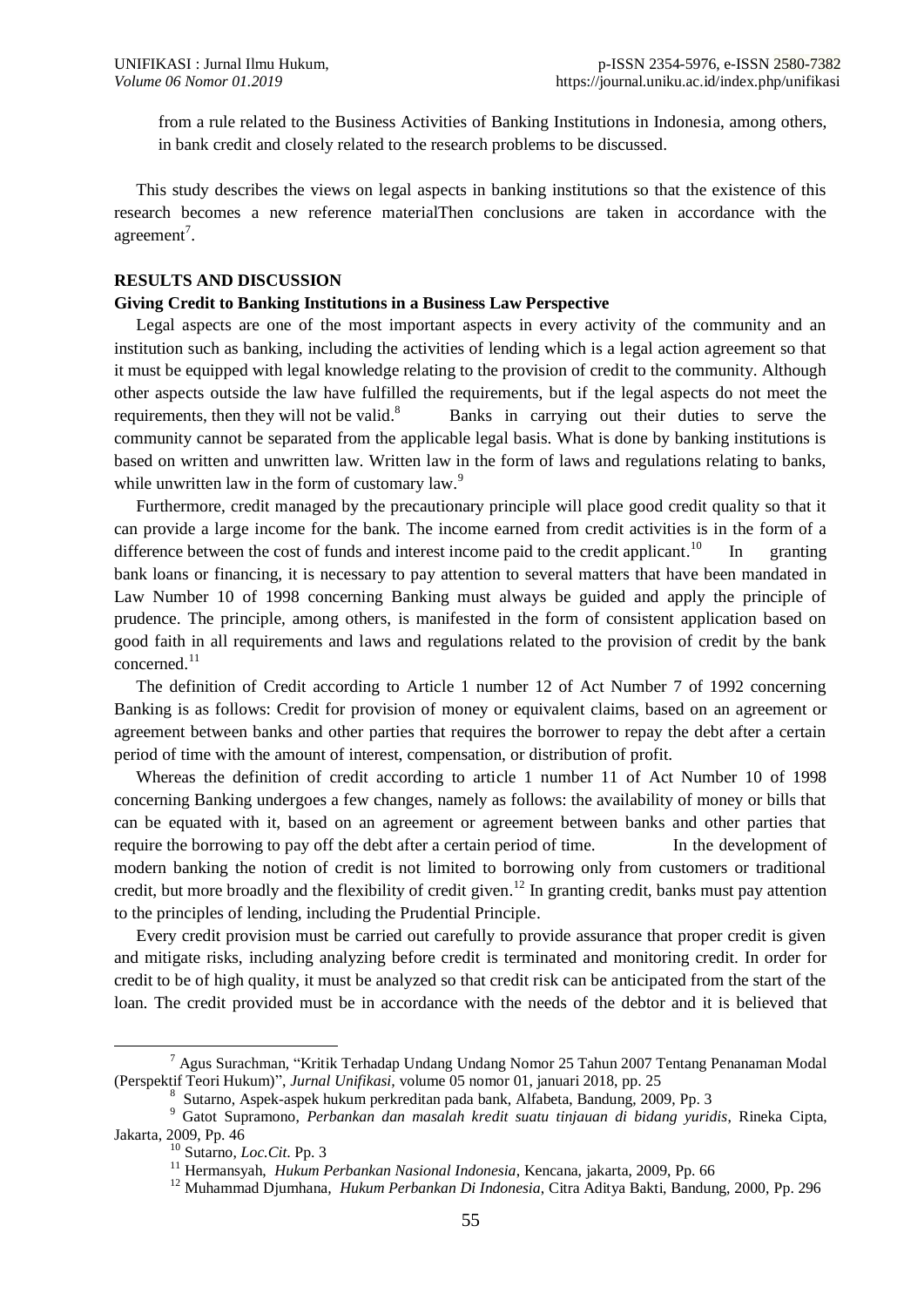credit can be returned by the debtor at the time and amount expected by the bank. In evaluating credit, the bank evaluates prospective debtors with the 5C principle, namely the bank's confidence in aspects of character, capital, capacity, collateral, condition of economy and collateral which can be explained as follows:

- a. Character, which is the bank's assessment of the character of the prospective debtor so that the bank can conclude that the debtor is honest, has good intentions and will not complicate the bank in the future. Before giving credit, the bank must know the prospective debtor first, especially the character.
- b. Capacity, which is the bank's assessment of the ability of prospective debtors in their business fields and / or debtor's management capabilities, so that the bank believes that the business to be financed with the credit is managed by the right people.
- c. Capital, namely the bank's assessment of the financial position of the prospective debtor as a whole, including the debtor's cash flow, both for the past and the projections in the future, so that the debtor's capital capability can be known in supporting project financing for the business concerned.
- d. Condition of Economy, which is the bank's assessment of market conditions in the country and abroad, both past and future, so that the marketing prospects can be known from the results of the debtor's business financed by credit from the bank.
- e. Collateral, which is the bank's assessment of collateral valued by prospective debtors. Collateral is tangible and intangible objects that are granted rights and power by prospective debtors to the bank to guarantee repayment of debtors' debts, if the credit they receive cannot be repaid in accordance with the time agreed in the credit agreement or addendum. The collateral is very important as a last resort for credit settlement, if the debtor is unable to fulfill the obligation to pay the principal and interest. 13

Banks as credit providers compete openly in offering credit services. The Bank not only innovates by providing various facilities and prizes, but now the bank uses a strategy in attracting superior customers by getting customers from other banks who have a good credit track record, so that the bank has quality customers and minimizes the possibility of bad credit. . The method used by banks in attracting and obtaining good quality customers is by persuading customers from other banks to become customers or by making credit transfers, better known as take over credit.

A bank as a creditor, one of the components used to safeguard its interests when distributing credit is the possession of collateral objects (material rights) submitted by the debtor. One method of mastering collateral by banks, namely by taking over credit that has previously made a loan agreement with another bank, along with guarantees that accompany the closing of the credit agreement. Take over is a term used in the banking sector in the event that a third party gives credit to a debtor who aims to pay off debtor's debt / credit to the initial creditor and give new credit to the debtor so that the position of this third party replaces the position of the initial creditor and becomes new bank customers (take over) with fees obtained from a new bank. Furthermore, in the perspective of business law where credit has an agreement that is often called a credit agreement, in which the credit agreement has a legal relationship between the parties including creditors and debtors so that this agreement often becomes a reference and legal source for the parties who make it. Assessing social phenomena about law when viewed from various points of view will provide different interpretations of one object problem.<sup>14</sup>

In addition, in providing small business loans, banks also require guarantees. As the main guarantee is the value and feasibility of the business that will be financed with the credit requested. If

 $\overline{a}$ 

<sup>13</sup> Maryanto Supriono, *Buku Pintar Perbankan*, Yogyakarta: Andi Yogyakarta, 2012. Pp. 75.

<sup>14</sup> Saifullah, *Refleksi Sosiologi Hukum*, Refika Aditama, Bandung, 2010, Pp. 5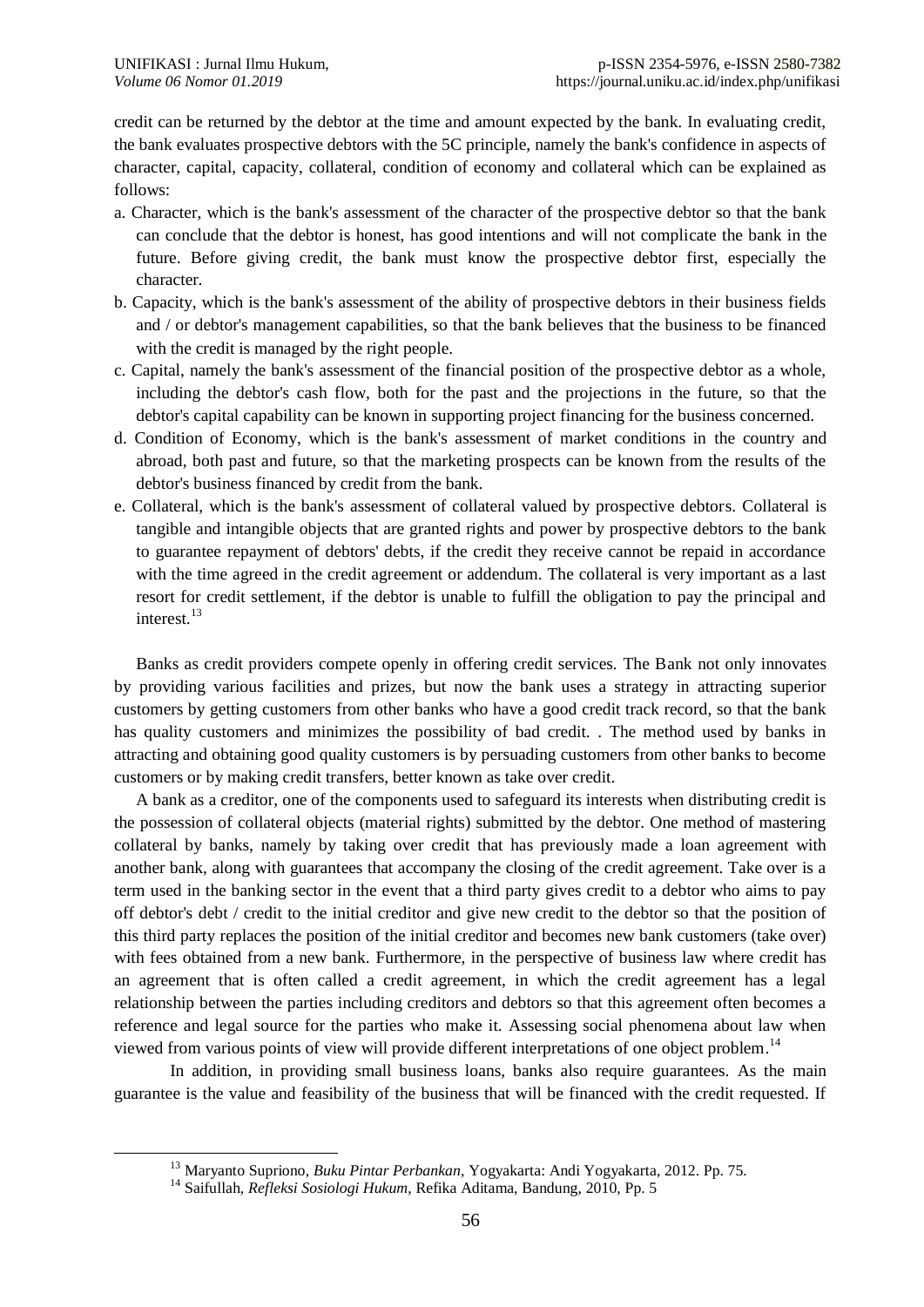the value and feasibility of a bank's business do not guarantee the return of credit, the bank requires that it guarantee the return of credit in the form of material guarantees.<sup>15</sup>

Own guarantee in the perspective of business law or banking law is one of the objects that are used as dependents in the form of money loans, in addition, guarantees are usually given to creditors to fulfill obligations that can be assessed with money arising from an agreement.

Based on the description above, it can be concluded that credit in the perspective of business law is closely related to the fulfillment of collateral as a prerequisite or can be said as a form of prudential banking institutions so that banking institutions can maintain bank soundness so that people continue to grow and continue to believe provide funds to banking institutions.

## **The Implementation of Business Risk Management in Banking Institutions Is Viewed From a Business Law Perspective**

The monetary crisis that attacked the Indonesian economy in 1997 eroded the porous modern banking sector because the capitalistic sector was too dependent on foreign capital. The increase in foreign debt, both government and private debt, makes the Indonesian economy increasingly difficult because the recipe for economic restructuring (debt, revocation of subsidies, and privatization) the International Monetary Fund (IMF) does not strengthen, but weakens people's economic resilience.<sup>16</sup>

With these conditions so that banking institutions must be able to see the risks that exist so that they can avoid the Non Performance Loan (NPL) and increase the application of the precautionary principle as a way to manage the risk of lending to debtors.

In connection with the application of prudential banking principles or known as the prudential banking principle in order to regulate the traffic of banking activities, one of the efforts so that this principle can be applied is the principle of knowing customers.<sup>17</sup> The development of the banking world is so complex, with various types of products and business systems in various competitive advantages. This complexity has created a new system and competitor in the banking world, not only between banks but also between banks and financial institutions. A real phenomenon that has demanded bank financial managers to be more anticipatory towards changes that occur in the world of banking.<sup>18</sup>

In a business, there must be a risk, including those experienced by banking institutions, especially non-performing loans that can lead to bad credit going forward. The symptoms of problem loans are as follows:

Symptoms of problem loans are:

- 1. There is a decrease in the debtor's financial condition which is evident from the late payment.
- 2. There is an act from the debtor who begins to be less cooperative by starting to delinquent and not paying on time.
- 3. The existence of submission of data or information and reports that are incorrect or have absolutely no reports.
- 4. There is a decrease in the value and quality and quantity of assets and collateral specified in the agreement.
- 5. There is a change of management without the approval of the creditor, both position, shareholders and important positions.

l <sup>15</sup> Arisson Hendry, Et, al, Perbankan Syariah Perspektif Praktisi, Muamalat Institute, Jakarta, 1999, Pp. 67

<sup>&</sup>lt;sup>16</sup> Sarip dan Diana Fitriana, Legal Antropology Approach on the Application of Village Website in Digital Economic Era in Indonesia, *UNIFIKASI : Jurnal Ilmu Hukum*, Volume 05 Nomor 02, July 2018, Pp 102

<sup>&</sup>lt;sup>17</sup> Lukmanul Hakim dan Eka Travilta Oktaria, "Prinsip kehati-hatian pada lembaga perbankan dalam pemberian kredit, Jurnal Keadilan Progresif", Vol 9 No 2 September 2018, Pp 165.

<sup>18</sup> H. As. Mahmoedin, *Etika Bisnis Perbankan*, Penerbit Mulia Sari, Jakarta, 1994, Pp. 32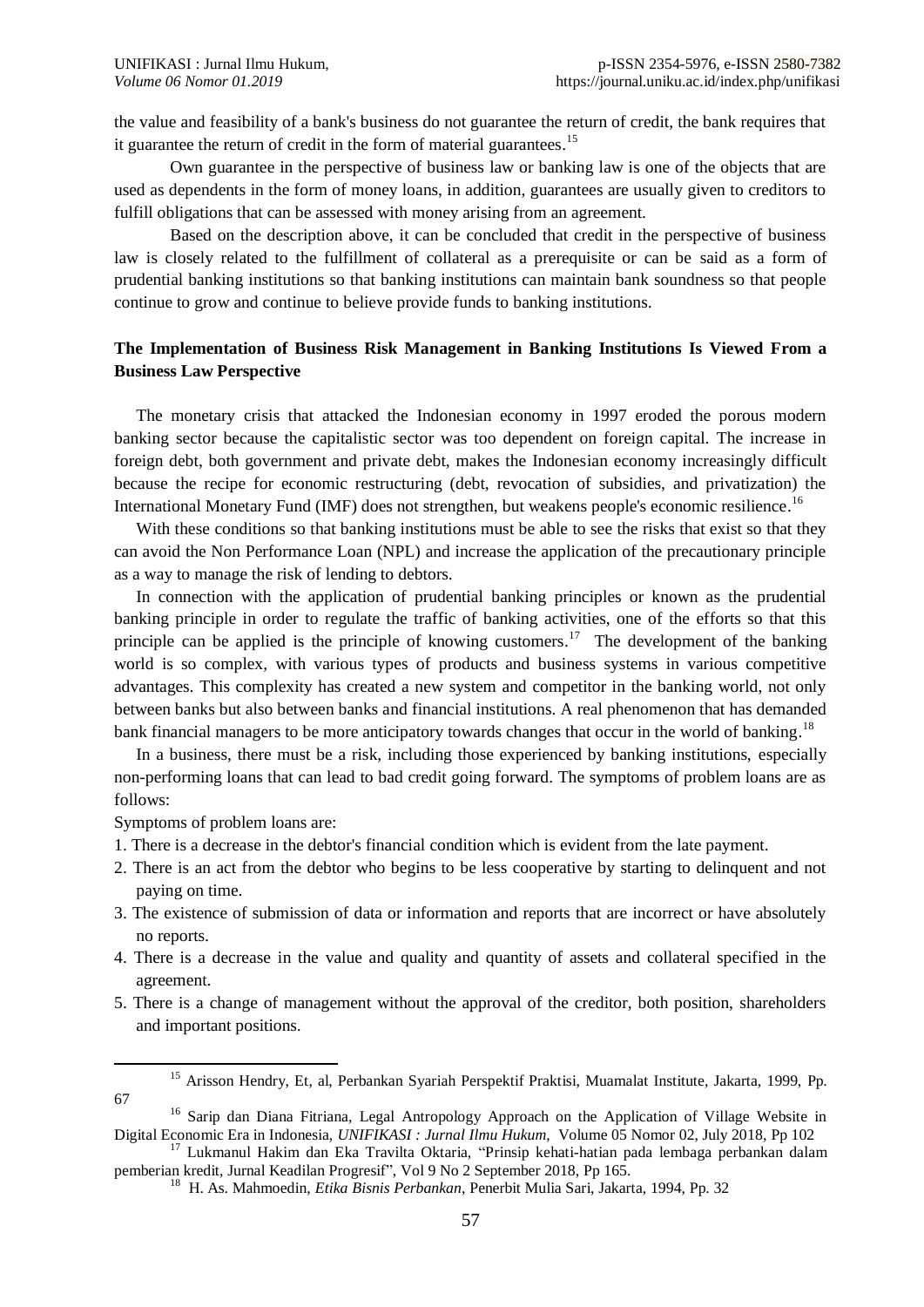- 6. There is a personal or family sale that is brought into the company or a problem between the management.
- 7. There is a claim from within the company itself or from outside the company.
- 8. There are problems with labor or labor that disrupt the stability of the company.<sup>19</sup>

Risk management is not only needed in the banking world. But it can also be applied in various fields of business or activity. Each field has a variety of risk factors. In banking, risk management is very crucial because the risk factors that emerge can come from a variety of factors, as well as the definition of risk which is only limited to future losses. Therefore the application of risk management in banks is expected to control the risks and losses that might occur.

The implementation of risk management in banks will increase shareholder value, provide information to bank managers on the possibility of future losses, improve methods and systematic decision making based on available information. This information is used as a basis in measuring bank performance that is more accurate, assessing the risks of bank business activities, and creating a strong risk management infrastructure to improve bank competitiveness. As for the banking supervision authority, the implementation of risk management will make it easier to assess in terms of the risk of losses faced by banks that can affect capital, as well as a basis for assessing the strategy and supervision of banks.

The higher level of financing in a bank is also accompanied by a large credit risk. This credit risk must be minimized so that the bank can maintain its business continuity. One way to minimize credit risk is to procure a control that consists of several policies and procedures designed to carry out financial management functions safely, objectively and in accordance with applicable banking regulations.

In simple terms it can be said that banks that maintain existing business risks or are able to minimize business risks can be said to be healthy banks. Banks are required to fulfill or maintain their level of health so that they can carry out business activities properly, especially by maintaining Non-Performing Loans such as non-performing loans or even to bad credit.

In other words, a healthy bank is a bank that can maintain and maintain the level of public trust, can carry out the intermediary function, can help smooth the traffic of payments and can be used by the government in implementing various policies, especially monetary policy.<sup>20</sup>

The global financial crisis even an increase in the rupiah against the dollar some time ago provides a valuable lesson that innovation in banking products, services, and activities that are not balanced with the application of adequate risk management can lead to a variety of fundamental problems with the bank and the financial system as a whole. maintain the level of health and public trust.

Regarding the implementation of banking risk management Simply stated is the implementation of management functions in risk mitigation, especially the risks faced by corporate organizations, families, and society. Thus risk management includes activities in planning, organizing, compiling, leading and overseeing risk management programs.<sup>21</sup>

Risk management programs include the following tasks:

a). identify the risks faced,

l

- b). measure or determine the amount of risk,
- c). looking for ways to deal with or overcome risks,
- d). develop strategies to minimize or control risk,

<sup>19</sup> Irman, Tb, *Anatomi Kejahatan Perbankan*, Penerbit AYYCCS Group, Jakarta 2006, Pp. 147

<sup>&</sup>lt;sup>20</sup> Allen, L. and T.G. Bali, 2007, "Cyclicality in Catastrophic and Operational Risk Measurement". *Journal of Banking and Finance*. vol. 31 no. 1, pp. 1191-1235

<sup>21</sup> Bramantyo Djohanputro, *Restrukturisasi Perusahaan Berbasis Nilai*. Jakarta. PPM, 2004, Pp 67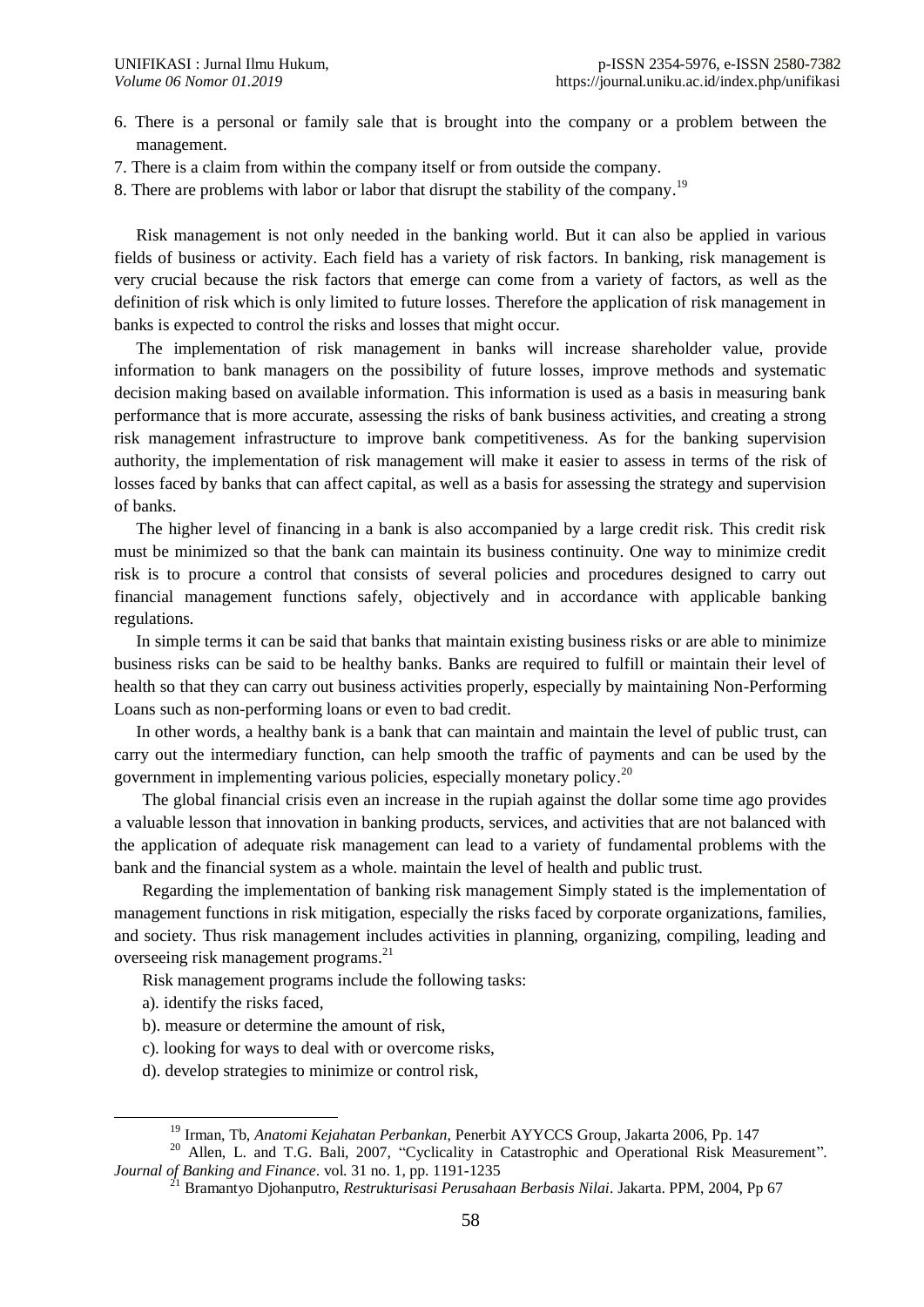e). and coordinate the implementation of risk mitigation and evaluate risk management programs that have been made.

According to Bank Indonesia Regulation Number 11/25 / PBI / 2010 concerning Amendments to PBI Number 5/8 / PBI / 2003 concerning Application of Risk Management, Risk is the potential loss due to the occurrence of certain events and Risk Management is a series of methodologies and procedures used to identify, measure, monitor and control risks arising from all bank business activities.

The application of risk management to banking institutions can use various alternative risk profile assessments. Besides that, improving the bank's business performance has also become a necessity according to Bank Indonesia regulations Number 5/2 / DPNP / 2003. Management of business risk profiles in the process of implementing risk management in Indonesian banking is certainly not easy to do. Furthermore, another problem that often arises is how to manage risk management at the bank so that the banking intermediary function remains consistent and integrated.

Based on the description above, it can be concluded that banking business risk management in a business perspective can be seen in the health care of these banking institutions so that the satisfaction or trust of the public is maintained and people continue to be able to trust funds in banking institutions.

## **CONCLUSION**

Based on the Results of the Analysis Above, Conclusions can be Taken as Follows:

- 1. Giving Credit to Banking Institutions In this Business Law Perspective can be seen by the application of the 5C principle and guarantee to the debtor so that the debtor can maintain the credit that has been given so that it does not cause problems such as the existence of bad credit so that credit can continue profit without dispute.
- 2. Application of Banking Institutions Business Risk Management Viewed from Business Law here can be seen in improving bank performance by tackling risks that exist as minimum as possible and can monitor or control all types of risks of bank business activities so as not to cause problems and people continue to believe.

### **SUGGESTION**

Banking credit must be able to be used properly considering that the funds available from banking institutions are funds from the community besides that the bank must also maintain its level of health from the existing risks such as the presence of bad credit or perhaps other risks that can result in banks not being profitable.

## **REFERENCES**

#### **Books**

Arisson Hendry, Et, al. 1999. *Perbankan Syariah Perspektif Praktisi*, Muamalat Institute, Jakarta. Bramantyo Djohanputro. 2004. *Restrukturisasi Perusahaan Berbasis Nilai*. Jakarta. PPM.

Gatot Supramono. 2009. *Perbankan dan masalah kredit suatu tinjauan di bidang yuridis*, Rineka Cipta, Jakarta.

Hermansyah. 2009. *Hukum Perbankan Nasional Indonesia*, Kencana, Jakarta.

H. As. Mahmoedin. 1994. *Etika Bisnis Perbankan*, Penerbit Mulia Sari, Jakarta.

Ismai. 2010.*, Manajemen Perbankan dari Teori menuju aplikas*i, Kencana, Jakarta.

Irman, Tb. 2006. *Anatomi Kejahatan Perbankan*, Penerbit AYYCCS Group, Jakarta.

Muhammad Djumhana. 2000. *Hukum Perbankan di Indonesia*, Citra Aditya Bakti, Bandung.

Maryanto Supriono. 2012. *Buku Pintar Perbankan*, Yogyakarta: Andi Yogyakarta.

Peter Mahmud Marzuki. 2005. *Penelitian Hukum*, Kencana. Jakarta.

Sutarno. 2009. *Aspek-Aspek Hukum Perkreditan Pada Bank*, Alfabeta, Bandung.